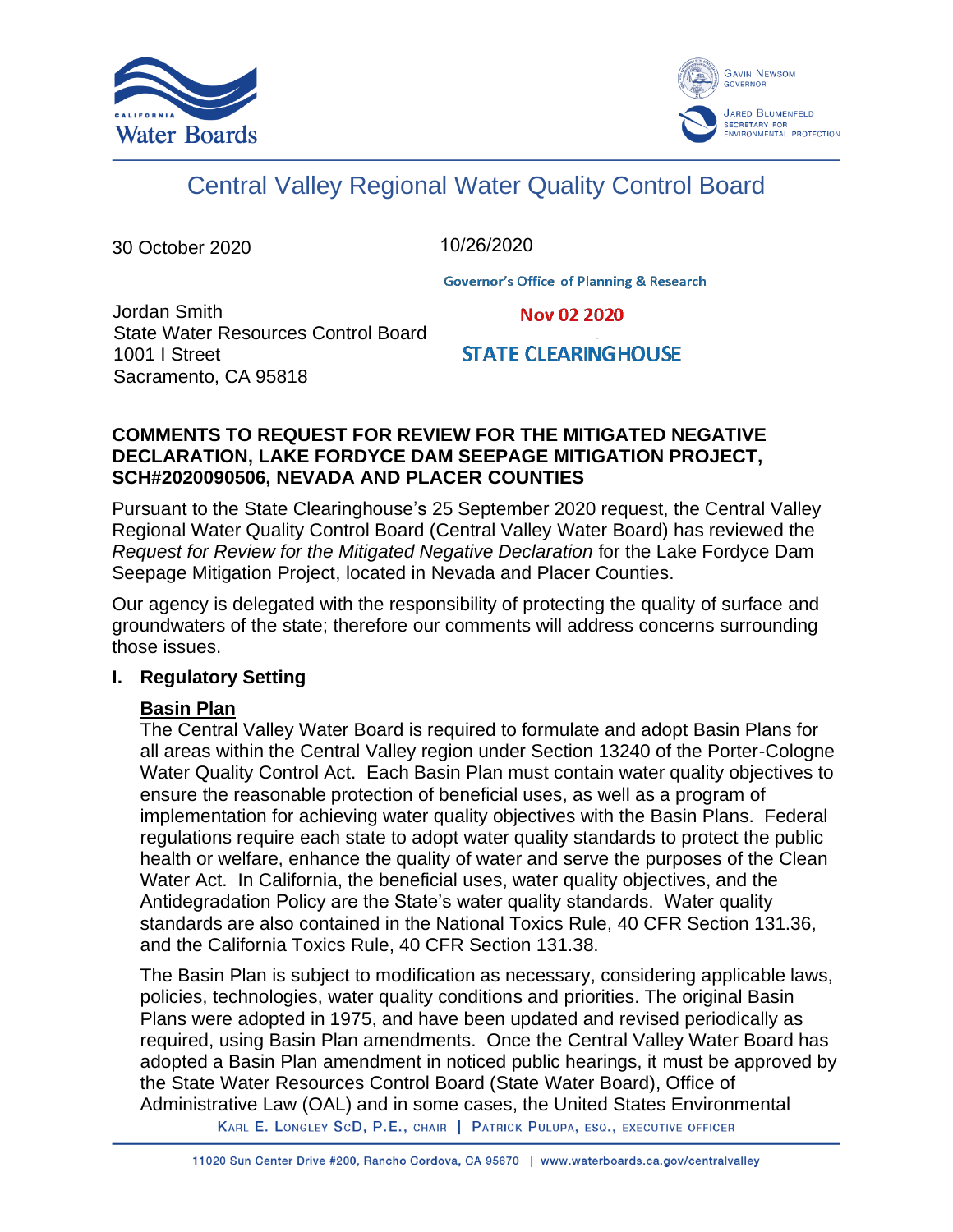they have been approved by the OAL and in some cases, the USEPA. Every three (3) years, a review of the Basin Plan is completed that assesses the appropriateness of existing standards and evaluates and prioritizes Basin Planning issues. For more information on the *Water Quality Control Plan for the Sacramento and San Joaquin River Basins*, please visit our website:

[http://www.waterboards.ca.gov/centralvalley/water\\_issues/basin\\_plans/](http://www.waterboards.ca.gov/centralvalley/water_issues/basin_plans/)

## **Antidegradation Considerations**

All wastewater discharges must comply with the Antidegradation Policy (State Water Board Resolution 68-16) and the Antidegradation Implementation Policy contained in the Basin Plan. The Antidegradation Implementation Policy is available on page 74 at:

https://www.waterboards.ca.gov/centralvalley/water\_issues/basin\_plans/sacsjr\_2018 05.pdf

In part it states:

*Any discharge of waste to high quality waters must apply best practicable treatment or control not only to prevent a condition of pollution or nuisance from occurring, but also to maintain the highest water quality possible consistent with the maximum benefit to the people of the State.*

*This information must be presented as an analysis of the impacts and potential impacts of the discharge on water quality, as measured by background concentrations and applicable water quality objectives.*

The antidegradation analysis is a mandatory element in the National Pollutant Discharge Elimination System and land discharge Waste Discharge Requirements (WDRs) permitting processes. The environmental review document should evaluate potential impacts to both surface and groundwater quality.

#### **II. Permitting Requirements**

#### **Construction Storm Water General Permit**

Dischargers whose project disturb one or more acres of soil or where projects disturb less than one acre but are part of a larger common plan of development that in total disturbs one or more acres, are required to obtain coverage under the General Permit for Storm Water Discharges Associated with Construction and Land Disturbance Activities (Construction General Permit), Construction General Permit Order No. 2009-0009-DWQ. Construction activity subject to this permit includes clearing, grading, grubbing, disturbances to the ground, such as stockpiling, or excavation, but does not include regular maintenance activities performed to restore the original line, grade, or capacity of the facility. The Construction General Permit requires the development and implementation of a Storm Water Pollution Prevention Plan (SWPPP). For more information on the Construction General Permit, visit the State Water Resources Control Board website at:

[http://www.waterboards.ca.gov/water\\_issues/programs/stormwater/constpermits.sht](http://www.waterboards.ca.gov/water_issues/programs/stormwater/constpermits.shtml) [ml](http://www.waterboards.ca.gov/water_issues/programs/stormwater/constpermits.shtml)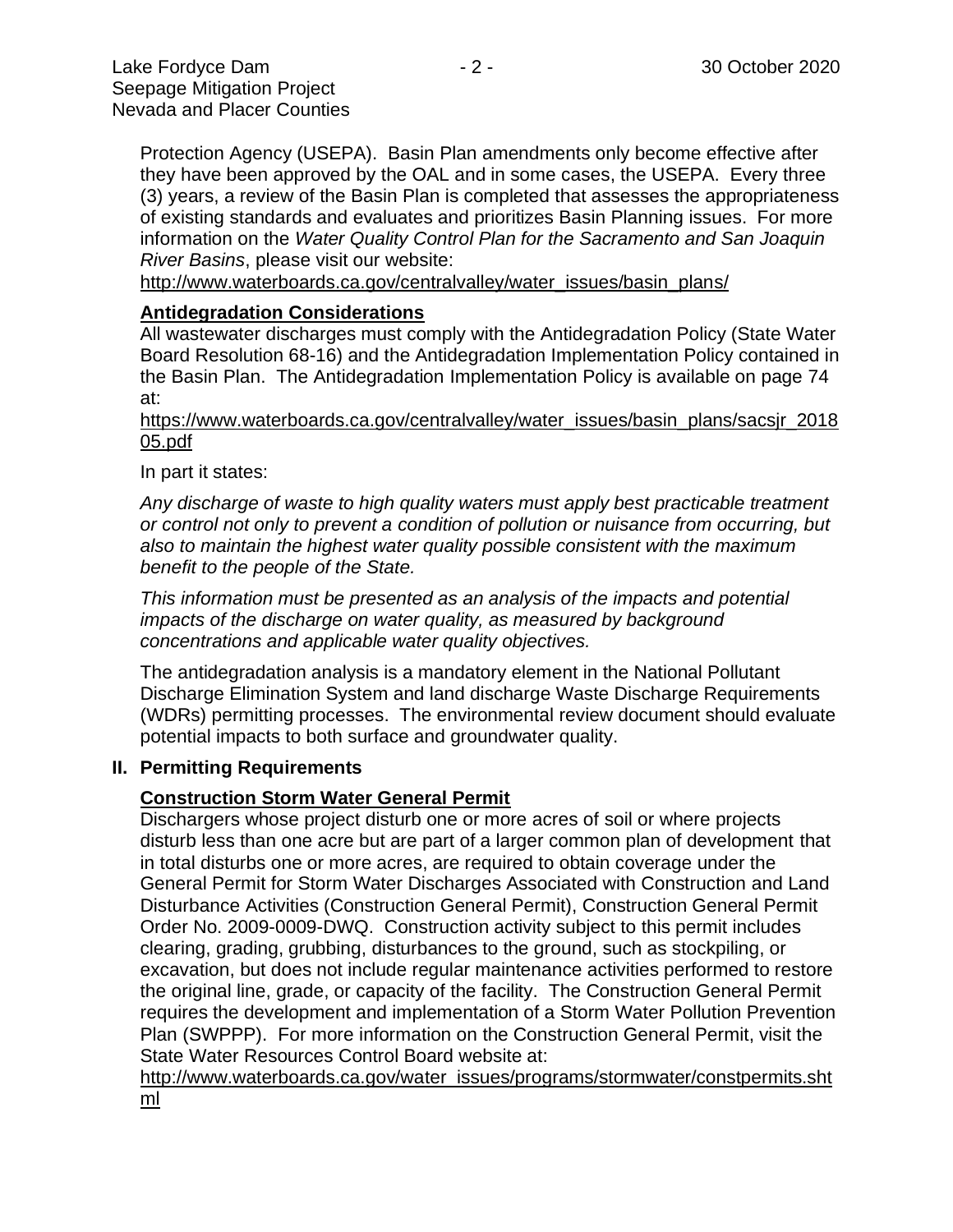## **Phase I and II Municipal Separate Storm Sewer System (MS4) Permits<sup>1</sup>**

The Phase I and II MS4 permits require the Permittees reduce pollutants and runoff flows from new development and redevelopment using Best Management Practices (BMPs) to the maximum extent practicable (MEP). MS4 Permittees have their own development standards, also known as Low Impact Development (LID)/postconstruction standards that include a hydromodification component. The MS4 permits also require specific design concepts for LID/post-construction BMPs in the early stages of a project during the entitlement and CEQA process and the development plan review process.

For more information on which Phase I MS4 Permit this project applies to, visit the Central Valley Water Board website at:

http://www.waterboards.ca.gov/centralvalley/water\_issues/storm\_water/municipal\_p ermits/

For more information on the Phase II MS4 permit and who it applies to, visit the State Water Resources Control Board at:

http://www.waterboards.ca.gov/water\_issues/programs/stormwater/phase\_ii\_munici pal.shtml

## **Industrial Storm Water General Permit**

Storm water discharges associated with industrial sites must comply with the regulations contained in the Industrial Storm Water General Permit Order No. 2014- 0057-DWQ. For more information on the Industrial Storm Water General Permit, visit the Central Valley Water Board website at:

http://www.waterboards.ca.gov/centralvalley/water\_issues/storm\_water/industrial\_ge neral\_permits/index.shtml

#### **Clean Water Act Section 404 Permit**

If the project will involve the discharge of dredged or fill material in navigable waters or wetlands, a permit pursuant to Section 404 of the Clean Water Act may be needed from the United States Army Corps of Engineers (USACE). If a Section 404 permit is required by the USACE, the Central Valley Water Board will review the permit application to ensure that discharge will not violate water quality standards. If the project requires surface water drainage realignment, the applicant is advised to contact the Department of Fish and Game for information on Streambed Alteration Permit requirements. If you have any questions regarding the Clean Water Act Section 404 permits, please contact the Regulatory Division of the Sacramento District of USACE at (916) 557-5250.

<sup>&</sup>lt;sup>1</sup> Municipal Permits = The Phase I Municipal Separate Storm Water System (MS4) Permit covers medium sized Municipalities (serving between 100,000 and 250,000 people) and large sized municipalities (serving over 250,000 people). The Phase II MS4 provides coverage for small municipalities, including non-traditional Small MS4s, which include military bases, public campuses, prisons and hospitals.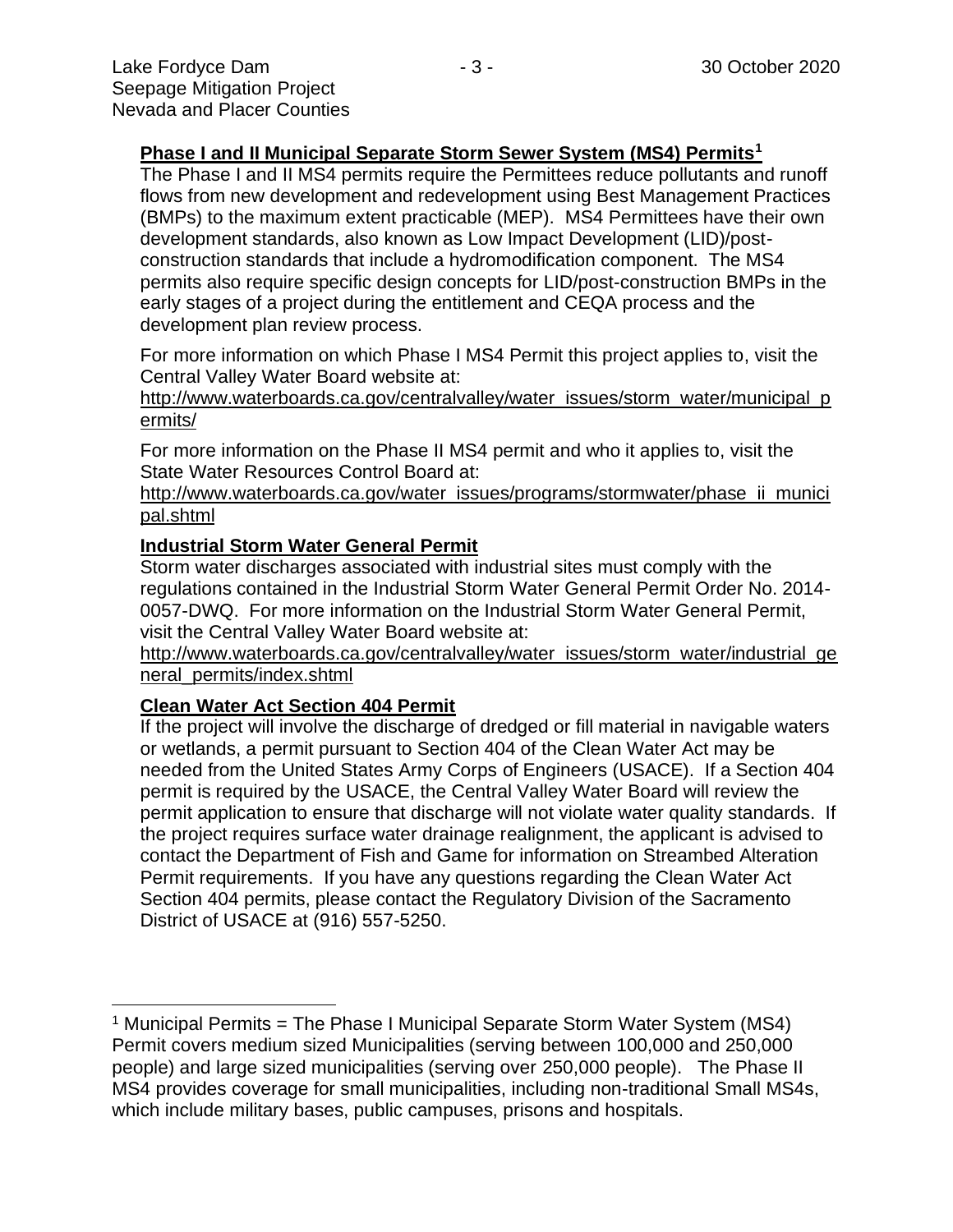# **Clean Water Act Section 401 Permit – Water Quality Certification**

If an USACE permit (e.g., Non-Reporting Nationwide Permit, Nationwide Permit, Letter of Permission, Individual Permit, Regional General Permit, Programmatic General Permit), or any other federal permit (e.g., Section 10 of the Rivers and Harbors Act or Section 9 from the United States Coast Guard), is required for this project due to the disturbance of waters of the United States (such as streams and wetlands), then a Water Quality Certification must be obtained from the Central Valley Water Board prior to initiation of project activities. There are no waivers for 401 Water Quality Certifications. For more information on the Water Quality Certification, visit the Central Valley Water Board website at:

https://www.waterboards.ca.gov/centralvalley/water\_issues/water\_quality\_certificatio n/

#### **Waste Discharge Requirements – Discharges to Waters of the State**

If USACE determines that only non-jurisdictional waters of the State (i.e., "nonfederal" waters of the State) are present in the proposed project area, the proposed project may require a Waste Discharge Requirement (WDR) permit to be issued by Central Valley Water Board. Under the California Porter-Cologne Water Quality Control Act, discharges to all waters of the State, including all wetlands and other waters of the State including, but not limited to, isolated wetlands, are subject to State regulation. For more information on the Waste Discharges to Surface Water NPDES Program and WDR processes, visit the Central Valley Water Board website at:https://www.waterboards.ca.gov/centralvalley/water\_issues/waste\_to\_surface\_wat er/

Projects involving excavation or fill activities impacting less than 0.2 acre or 400 linear feet of non-jurisdictional waters of the state and projects involving dredging activities impacting less than 50 cubic yards of non-jurisdictional waters of the state may be eligible for coverage under the State Water Resources Control Board Water Quality Order No. 2004-0004-DWQ (General Order 2004-0004). For more information on the General Order 2004-0004, visit the State Water Resources Control Board website at:

https://www.waterboards.ca.gov/board\_decisions/adopted\_orders/water\_quality/200 4/wqo/wqo2004-0004.pdf

### **Dewatering Permit**

If the proposed project includes construction or groundwater dewatering to be discharged to land, the proponent may apply for coverage under State Water Board General Water Quality Order (Low Threat General Order) 2003-0003 or the Central Valley Water Board's Waiver of Report of Waste Discharge and Waste Discharge Requirements (Low Threat Waiver) R5-2018-0085. Small temporary construction dewatering projects are projects that discharge groundwater to land from excavation activities or dewatering of underground utility vaults. Dischargers seeking coverage under the General Order or Waiver must file a Notice of Intent with the Central Valley Water Board prior to beginning discharge.